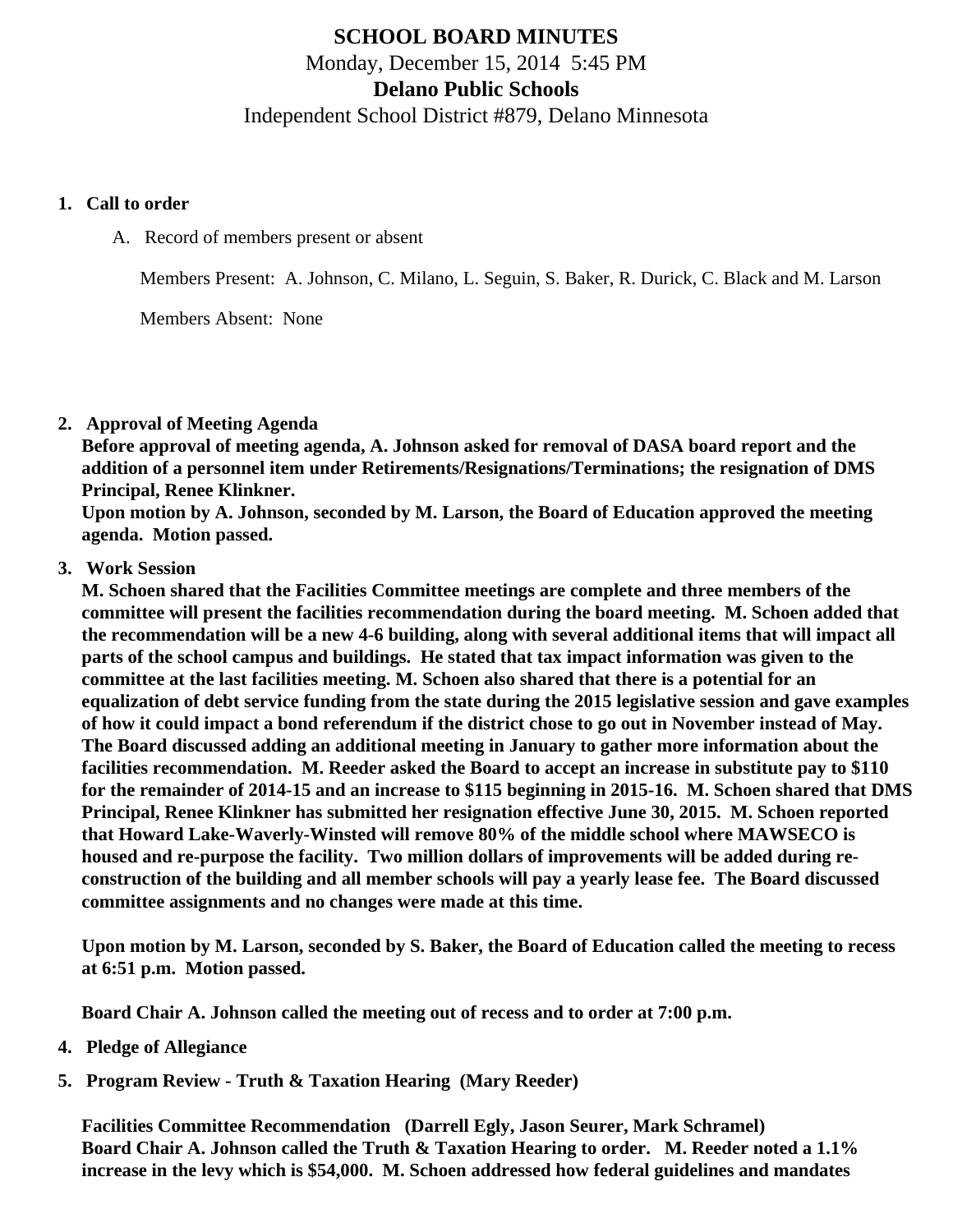influence how difficult it is to manage regulations, i.e. food service. Upon motion by by L. Seguin, seconded by R. Durick, the Board of Education closed the Truth & Taxation Hearing. Motion passed.

# 6. Consent Agenda

Upon motion by C. Milano, seconded by R. Durick, the Board of Education approved the consent agenda. Motion passed.

- A. School Board Minutes
	- 1. [November 24, 201](/School_Board_Minutes_11.24.14.pdf )4
- B. Financial Affairs
	- 1. [Current Budget Statu](/docs/district/Business_Office/Budget_Report_Dec_14.pdf)s ith Year-to-Date Adjustments
	- 2. [Investment Transactio](/docs/district/Business_Office/Investment_schedule_14-15.pdf  )ns
	- 3. [Wire Transfer](/docs/district/Business_Office/Wire_Transfer.pdf)s
	- 4. [Minnesota Liquid Asset Fun](/docs/district/Business_Office/Liquid_Asset_Fund_FY15.pdf )d
	- 5. [Cash Repo](/docs/district/Business_Office/Cash_Report.pdf)rt
	- 6. [Revenue Report by Fu](/docs/district/Business_Office/SCHOOL_BOARD_REPORTS_-_REVENUE_BY_FUND_TOTAL__(Date__6_2015).pdf)nd
	- 7. [Expense Report by Fu](/docs/district/Business_Office/SCHOOL_BOARD_REPORTS_-_EXP_BY_FUND_TOTAL__(Date__6_2015).pdf)nd
	- 8. [Expense Report by Progra](/docs/district/Business_Office/SCHOOL_BOARD_REPORTS_-_EXPENDITURES_BY_PROGRAM__(Date__6_2015).pdf)m
	- 9. [Expense Report by Obje](/docs/district/Business_Office/SCHOOL_BOARD_REPORTS_-_EXPENDITURES_BY_OBJECT__(Date__6_2015).pdf)ct
	- 10. [List of Bills Presented for Payme](/docs/district/Business_Office/Detail_of_Monthly_Bills_Paid.pdf)nt
- 7. [Resolution for Acceptance of Gifts](/docs/district/Business_Office/Resolution_for_Acceptance_of_Gifts_12.15.14.pdf)

Upon motion by L. Seguin, seconded by C. Black, the Board of Education approved the Resolution for the Acceptance of Gifts. Motion passed.

# 8. [Personnel Matters:](/docs/district/HR/December_15,_2014_Personnel_Items.pdf)

Upon motion by S. Baker, seconded by M. Larson, the Board of Education approved the Personnel Matters. Motion passed.

- 9. Public Comment: School patrons are given the opportunity to address the school board regarding items that are not on the agenda. All patrons will be asked to state their name and address for the record.
- 10. Administrative Reports
	- A. Superintendent

Superintendent Schoen reported that he has spent the last two months addressing district facility needs, although the other components of the Strategic Plan are moving forward and being address He expressed that the curriculum mapping process continues and the professional development committee will be revising their work plan in 2015. Superintendent Schoen added problems still exist with the district network and wireless infrastructure, but they will continue to be addressed. H stressed that network and wireless problems at schools are common. Superintendent Schoen stat that the district is looking into "throttling software", which will help regulate the rate of application processing throughout the day. He added that Google tools continue to be implemented district wi and additional staff traning will be offered in the coming months.

B. Principals: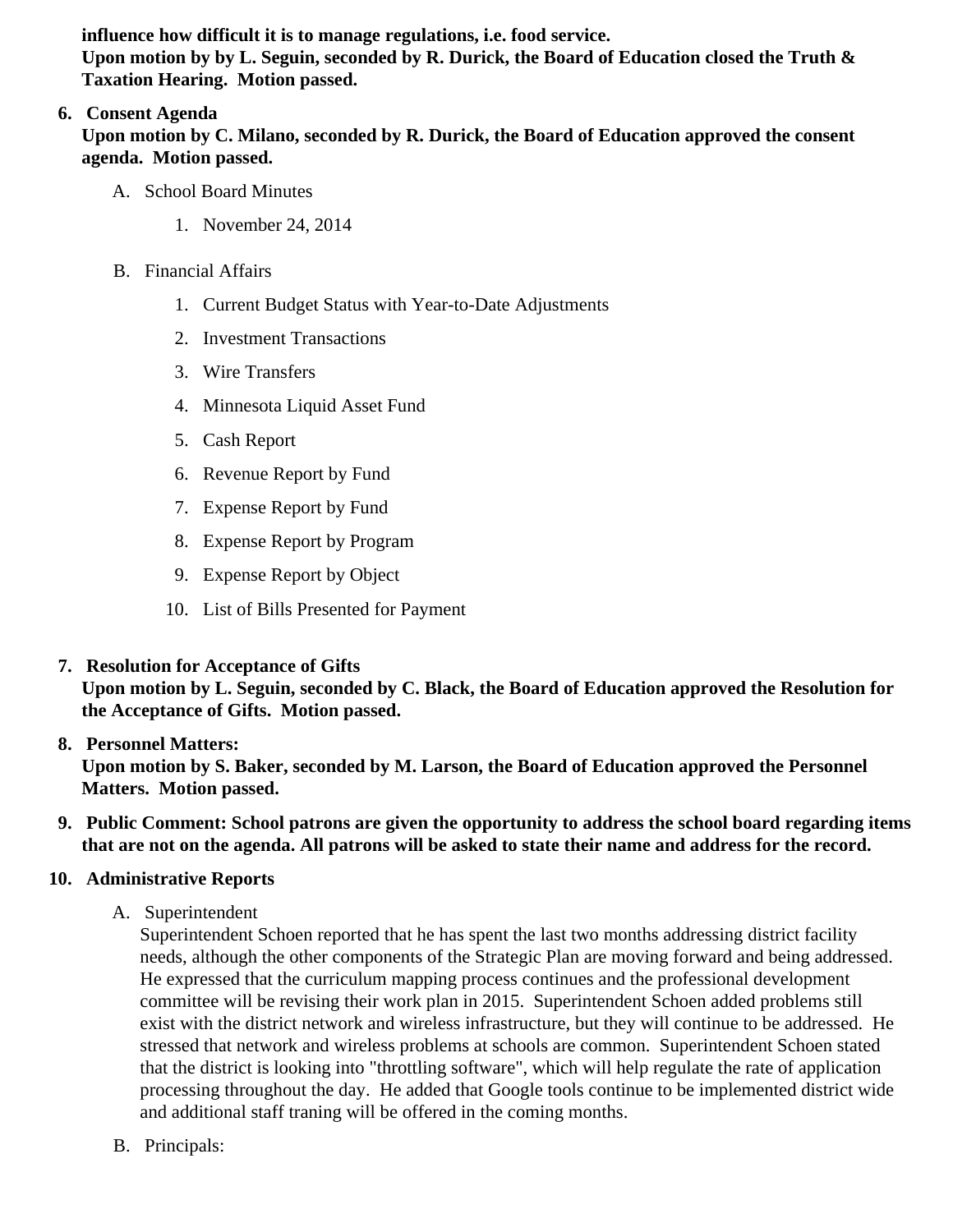#### 1. Ms. Klinkner

Ms. Klinkner reported band and choir concerts are underway. She added that the DMS Global Service Project Day was Friday, December 12, and students spent Friday morning on community service projects. In addition, Winter Activity Day, Exploratory Day and Pennies for Patients are other opportunities this year that DMS students come together for academic growth and social development outside of their current social circles and establish relationships with staff members other than their current teachers. Ms. Klinkner added that the annual student survey is completed and she will share the results next month. In addition, Assistant Principal Steven Schauberger, Technology Committee Chair, has surveyed staff about needs and training. The staff conveyed that they need more training with Google and giving students access to the web and Google. Ms. Klinkner shared that Winter Activity Day registration and high school registration for 8th graders will take place in January.

2. Dr. Heil

Dr. Heil reported that the auditorium seating was mapped by Abbey Hutchins so individuals could find the seat(s) they donated. He added that winter activities have begun, teams are winning, and community members are invited to come partake in these events. Dr. Heil shared that the 2015-16 HS Registration Handbook is being finalized with changes/updates on how to achieve college credit, college and career planning information, and electives alignment with career paths. Dr. Heil shared that a CIS Statistics class was approved for the 2015-16 school year and Mrs. Lanette Faul will be teaching this class.

3. Mr. Schuler

Mr. Schuler reported that 2nd graders recently completed a Food Drive collecting 600 lbs. of food for Delano Helping Hands; 1st graders participated in a Toy Drive, raising \$1100 to purchase toys; and Kindergarteners will hold their annual Diaper Drive after winter break, with all the proceeds donated to Love Inc. Mr. Schuler shared that the Delano School District held their annual United Way Fund Drive and raised \$9200, with proceeds helping local charities. He added that the elementary school staff provided items for seven Adopt-a-Family donations to local families in need. D. Schuler stated that he and C. Lahr met eith K-4 students and talked about Bullying Initiatives and CLIMB Theatre provided theatrical role playing for students about bullying. In addition, Positive Motion shared the passion and purpose of developing a lifelong love of movement and exercise with students. D. Schuler expressed that Delano Elementary met the 5% threshold of influenza cases and submitted a required report to the Minnesota Department of Health.

C. Business Manager

Ms. Reeder reported that Food Service Director Kris Larson and Oda Sturey have been preparing for the Food Service Administrator review that will take place in January.

D. Community Education Director

Ms. Johnson reported that Old Fashioned Christmas was a success and she thanked many groups from Delano Schools for their time and talents. She added that the Community Education Winter/Spring catalog will be mailed next week and the grant for GFWC Concerts in the Park series for next summer received funding from the Central MN Arts Board. Ms. Johnson expressed that the fall ECFE classes went well with favorable evaluations from parents, the Teddy Bear Tea was well attended, as well as the Little Elves Gift Workshop and Breakfast with Santa. In addition, plans are underway for the 2nd annual ECFE Winter Family Dance, WEE Tiger Parent/Teacher conferences were well attended and parents were pleased with the impact MN Reading Corps curriculum has had on their students. Ms. Johnson expressed that the renewal application for Parent Aware has been submitted to MDE. Ms. Johnson stated that the TKC Holidaze event was successful, serving 194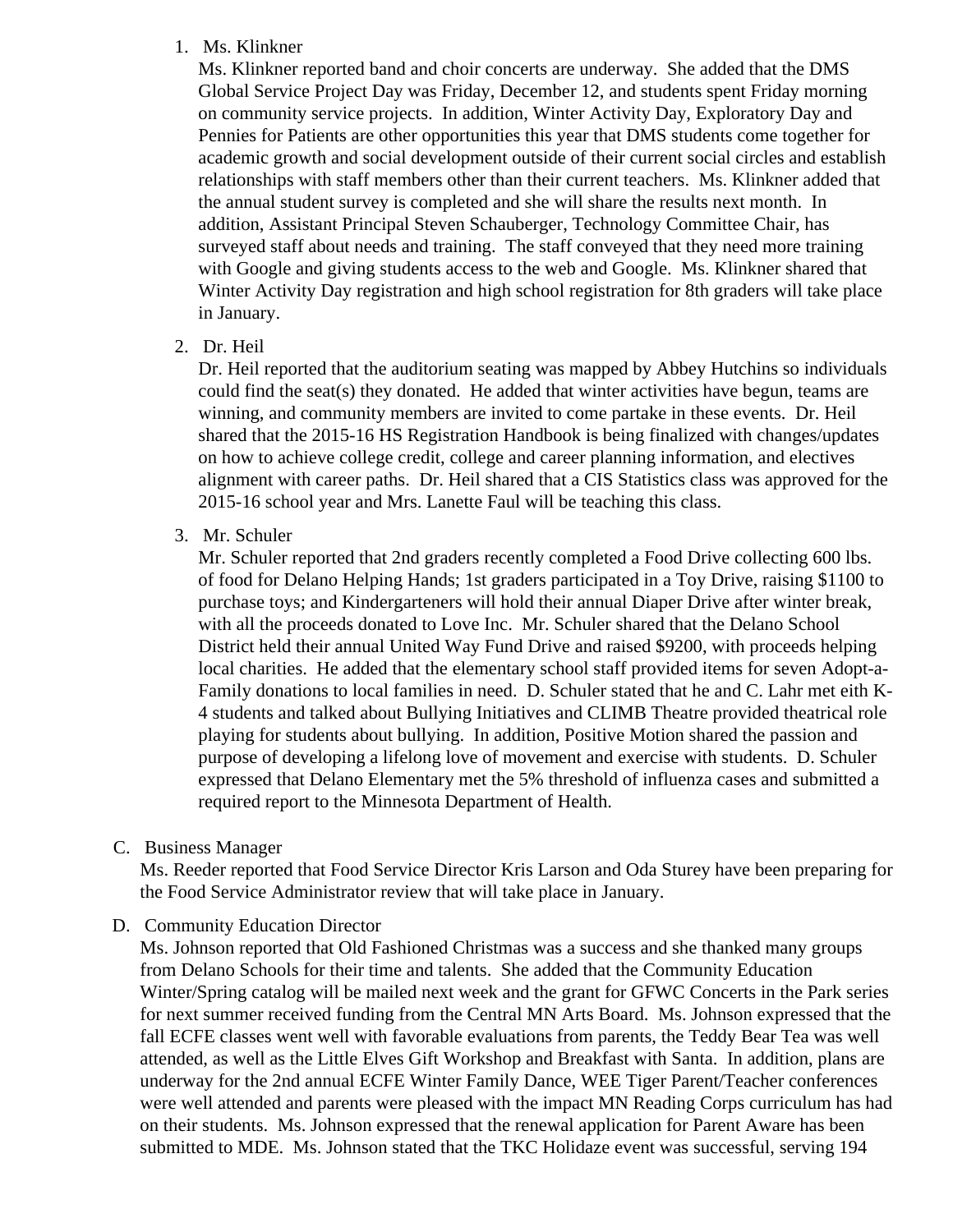people and the money raised will be used to purchase new toys and playground equipment. She added that Destination ImagiNation's Instant Challenge day will be Saturday, January 10, Youth as Resources (YAR) completed a Toy Drive and the YAR Board will help set up a toy store through Love Inc. YAR is also helping 4th graders with holiday crafts this week. Ms. Johnson stated that C will continue to improve the gymnastics program, coaching staff and facility. They had an inspection of the equipment and are addressing the problems that were identified.

### 11. Student Board Representatives Report

A. Abbey Hutchins and Thomas Grover (absent)

A. Hutchins reported that 3rd and 4th graders had their Battle of the Books competition and 4th graders are taking a field trip to see A Christmas Carol at the Guthrie Theater. She added the mid school students participated in a Global Service Project Day and the middle school One Act Play competition was in December. A. Hutchins shared that the DHS Student Council sponsored a Food Drive competition between 3rd block classes. She added that a total of 3200 items were collected and all items will be donated to the Delano Helping Hands food shelf. In addition, the class that collected the most food won a pizza party. A. Hutchins shared that choir, band and jazz concerts have been held in December and the annual DHS Jingle Run will be held on Friday, December 19. A. Hutchins expressed that students at each school shared how safe they feel in their individual schools: ES students feel very safe; MS and HS students feel safe, but do not feel safe leaving the belongings unguarded. In addition, HS students feel that bullying is mostly verbal, gossip, joking around and there is not as much physical bullying.

### 12. Board Reports

A. Wright Technical Center

R. Durick reported that the Board reviewed the audit, the WTC marketing video is being shown at local theaters, and there has been a change on the Wright Tech Board due to a resignation. He ad that the entrepreneur opportunities class is moving forward with six identified students and the greenhouse program is not offered this year due to staffing challenges. R. Durick shared that tours are ongoing, the youth apprenticeship program is still under development, and WTC is looking to a an agriculture program and expanding engineering courses next year. In addition, they are refinancing their building loan to save 2% on their current interest rate.

- B. Curriculum Advisory Council No report - did not meet.
- C. Safe Schools

S. Baker reported that Safe Schools met on Thursday, December 11. They discussed the recent Highway 12 accidents and what is being done to make this highway safer, i.e. rumble strips and lighting. She added that MNDOT will continue to address issues with Highway 12. S. Baker added that evacuation procedures are a topic of discussion in all school buildings and with law enforceme agencies. Evacuation processes are continually reviewed to implement improvements. S. Baker reported that Wright County crime rates are down, but truancy is up. She added that suicide is the number one killer of teens, which takes place of car accidents and unsafe driving.

13. Old Business

#### 14. New Business

- A. [Certify 2014 Pay 2015 Final Property Tax L](/docs/district/Business_Office/Levy_Spreadsheet.pdf)evy Upon motion by C. Milano, seconded by L. Seguin, the Certify 2014 Pay 2015 Final Property Tax Levy was approved. Motion passed.
- B. First and only read of Policy 522-Student Sex Nondiscrimination due to non-substantive and/or leg reference changes.